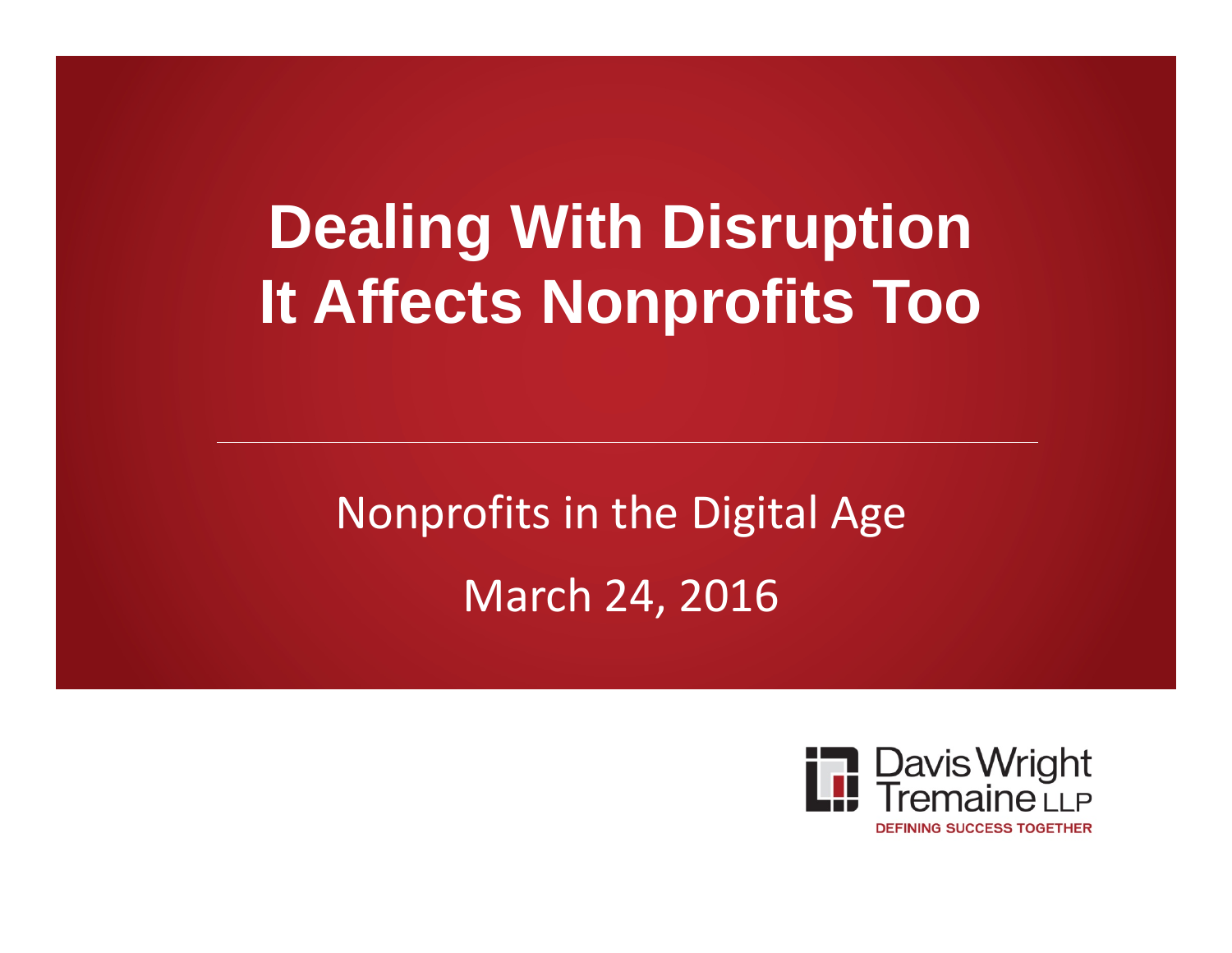#### **Innovation is Amazing!**

- We are living in heady times:
	- $\mathcal{L}_{\mathcal{A}}$  , and the set of the set of the set of the set of the set of the set of the set of the set of the set of the set of the set of the set of the set of the set of the set of the set of the set of the set of th 3D printers print body parts
	- $\mathcal{L}_{\mathcal{A}}$  , and the set of the set of the set of the set of the set of the set of the set of the set of the set of the set of the set of the set of the set of the set of the set of the set of the set of the set of th With Car2Go, you wave your iPhone at the car and you can drive away
	- $\mathcal{L}_{\mathcal{A}}$  , and the set of the set of the set of the set of the set of the set of the set of the set of the set of the set of the set of the set of the set of the set of the set of the set of the set of the set of th The Internet of Things will allow us to make real time decisions about agriculture, energy generation, water usage, et. al. that will minimize waste
	- $\mathcal{L}_{\mathcal{A}}$  , and the set of the set of the set of the set of the set of the set of the set of the set of the set of the set of the set of the set of the set of the set of the set of the set of the set of the set of th We carry supercomputers in our pockets that let us do our banking, communicate with each other, and entertain ourselves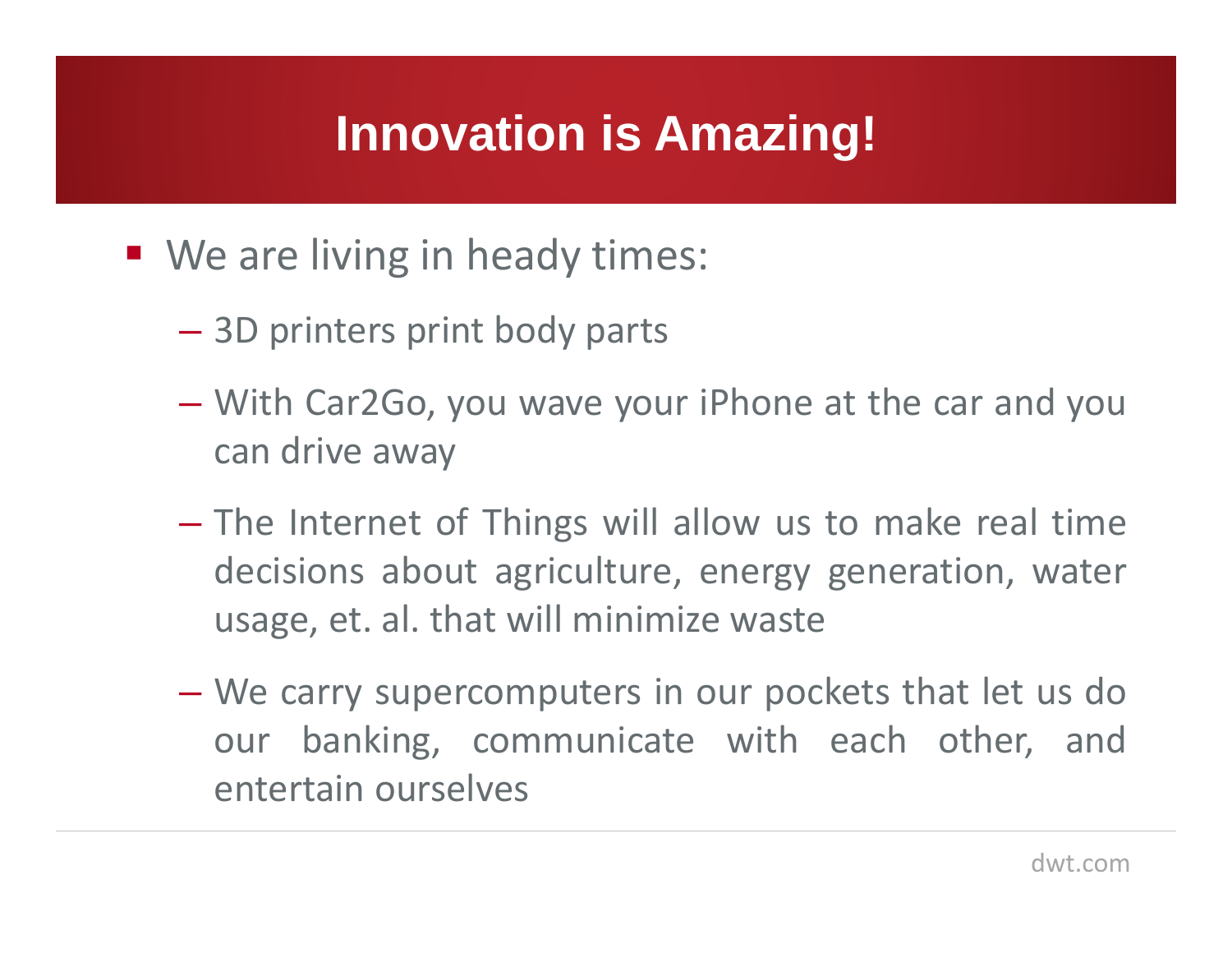#### **And It's Happening So Fast**

- **E** Consider These Founding Dates:
	- Basic WiFi protocols first established 1997
	- GPS for Mobile Phones in 2004
	- Facebook founded in 2004
	- First iPhone in 2007
- $\mathcal{L}_{\mathcal{A}}$  And Consider the Speed of Obsolescence:
	- DVDs (1995); Camcorders (1982); Answering Machines (Mid-80s); Fax Machines (Mid-1980s); and separate devices for anything
	- AOL e-mail address now considered a faux pas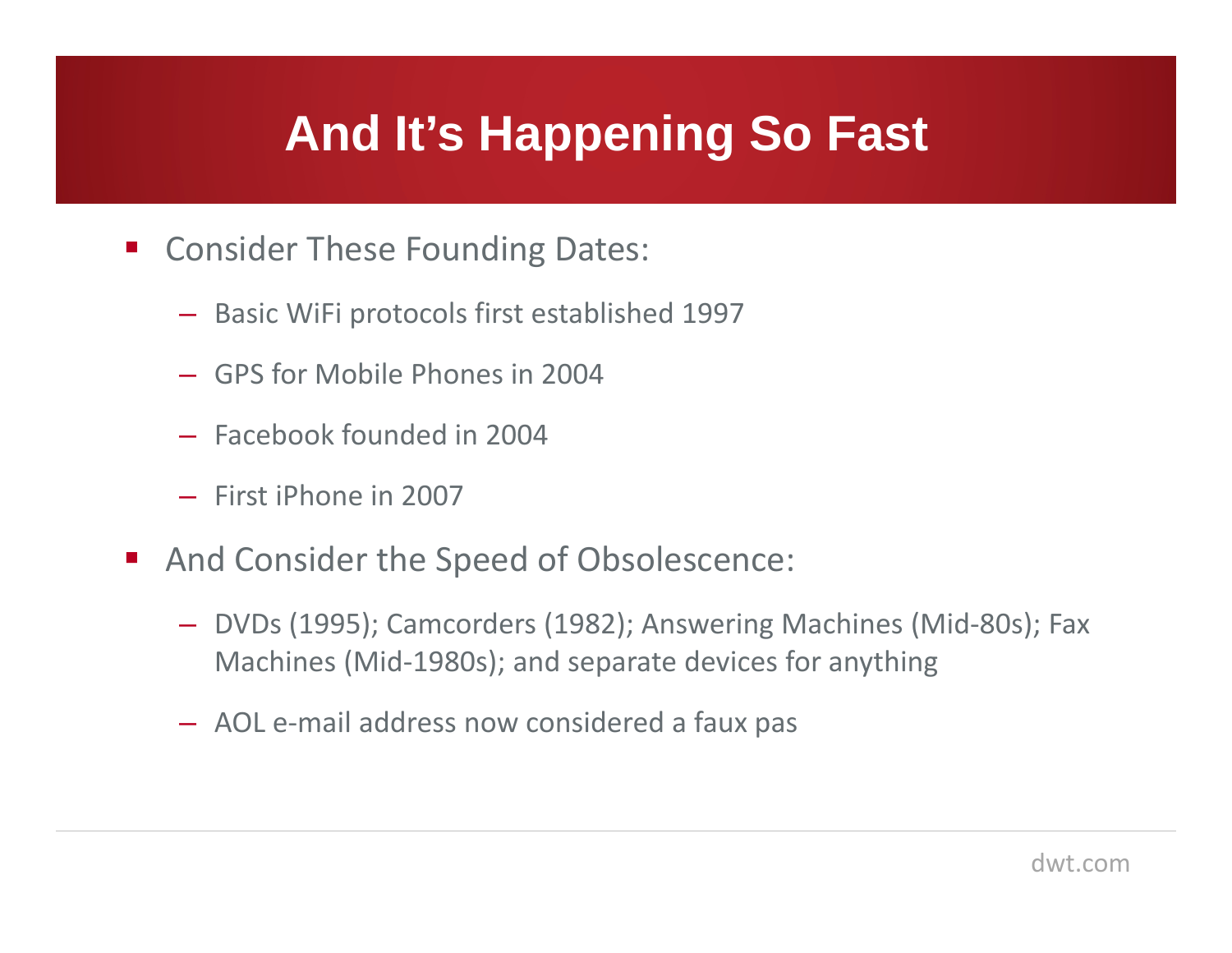#### **OK, THAT'S INTERESTING, BUT…**

# **What does that have to do with non-profit organizations?**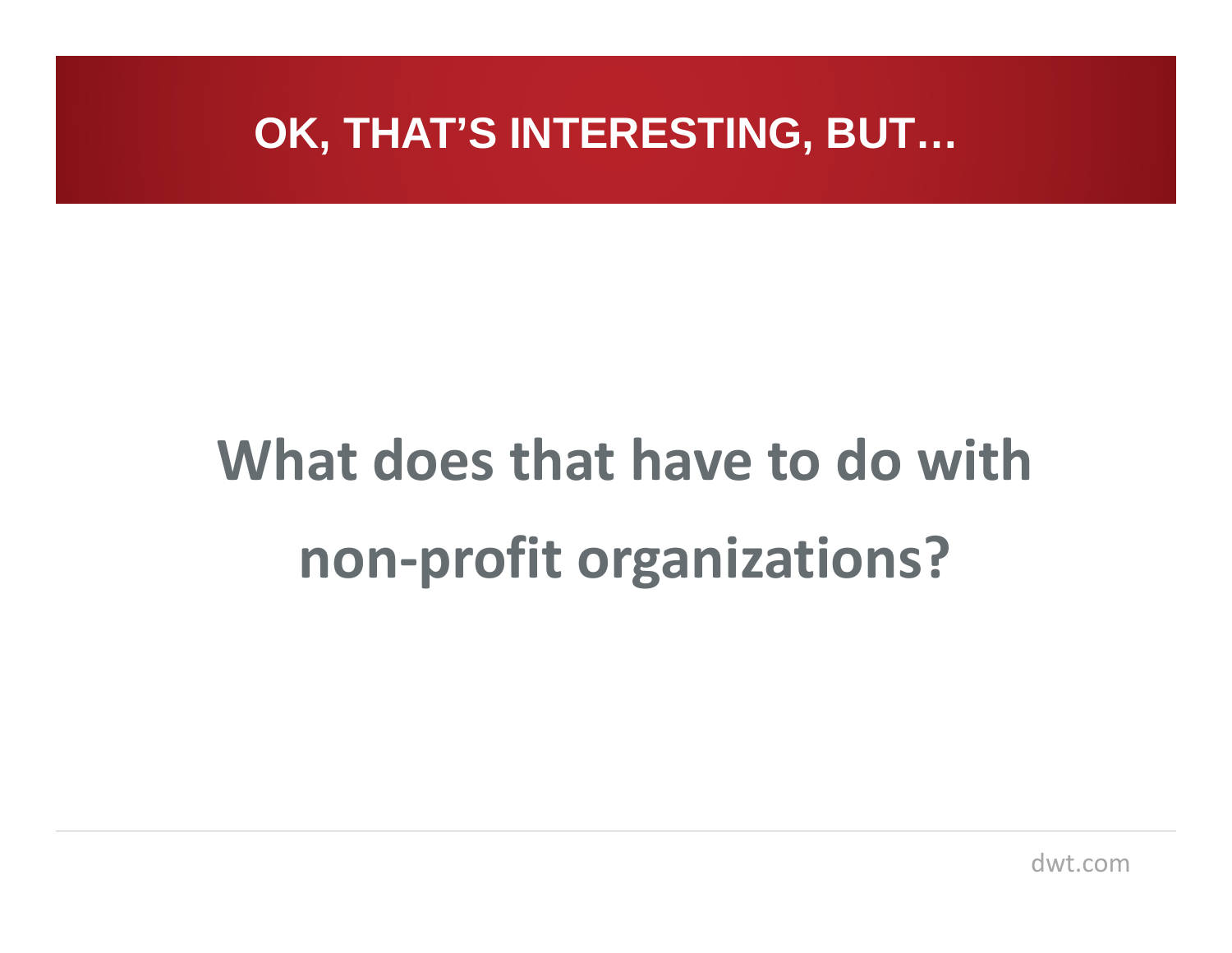#### **Disruption is Everywhere**

- Are you prepared for your donor to ask if they can Venmo his or her donation (1 of 4 Millennials now prefer to pay via App)?
- $\mathcal{L}_{\mathcal{A}}$  Are you prepared for hackers to break the security of your Virtual Reality app and replace the Lucian Freud nude with online porn?
- $\mathcal{L}_{\text{max}}$  Are you prepared to get the proper consent for reposting the Instagram photo thanking your organization for its good work
- Are you prepared for drones to deliver food to the food bank, autonomous cars to ferry volunteers to worksites, artificial intelligence analyzing Big Data sets to identify the best donors, sensors and telematics that identify the effectiveness of aid delivery, etc…..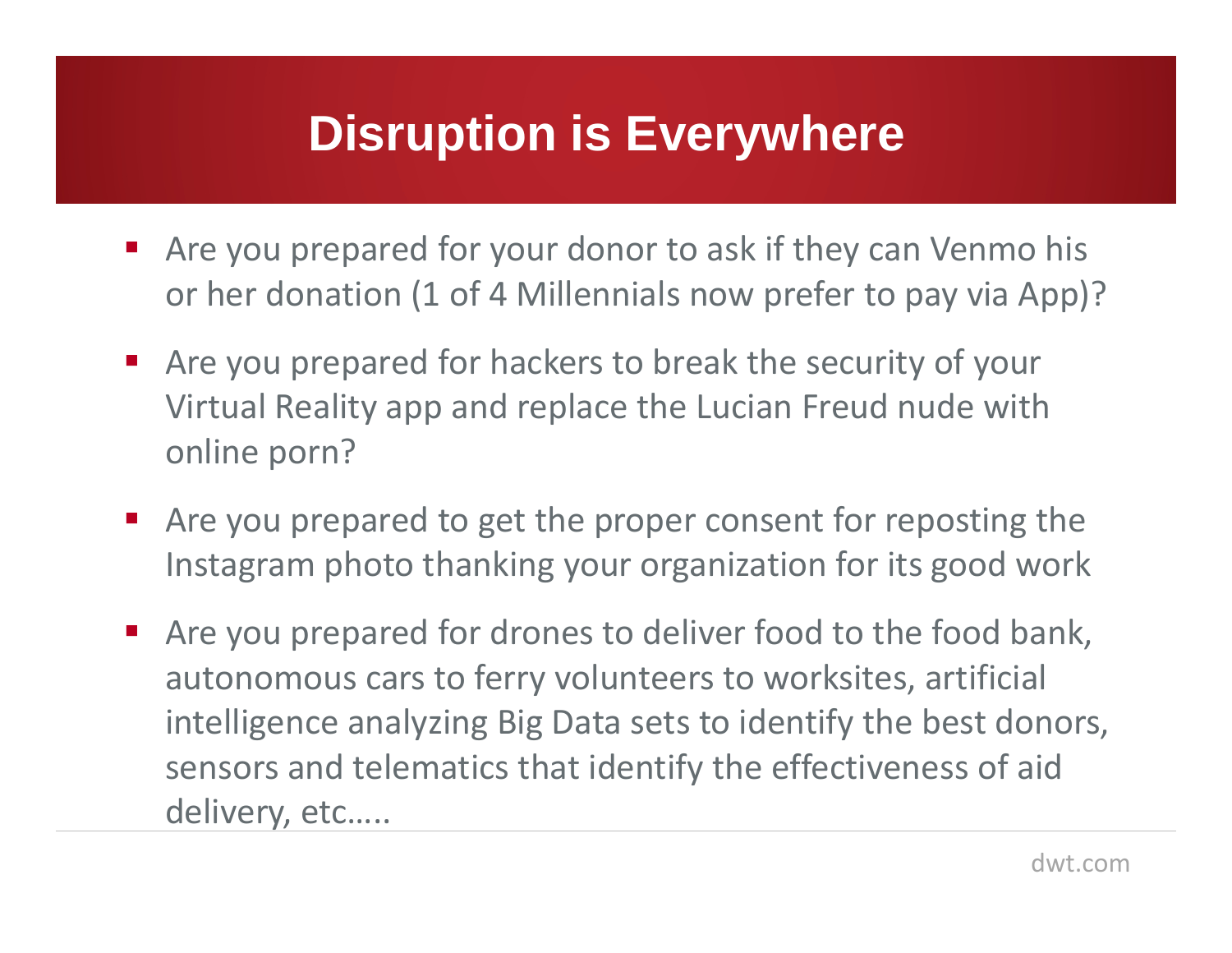#### **Disruptive Tools Are Broadly Available**

- **Virtual reality**
- Big data
- **Artificial intelligence**
- Robots, drones, autonomous machines
- **Ubiquitous surveillance**
- **The Internet of Things**
- Cheap, cheap storage and processing power
- **True international reach**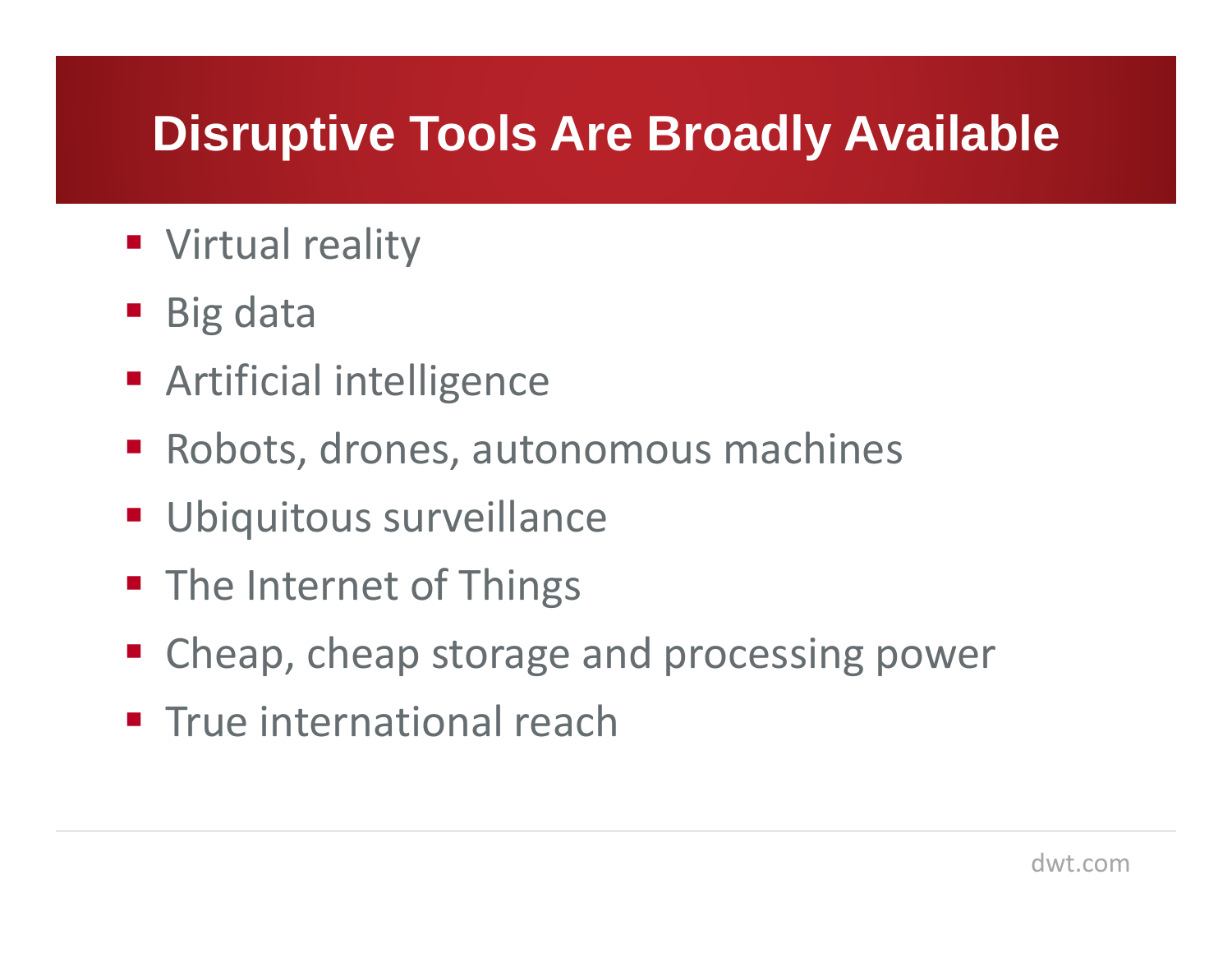#### **Disruptive Expectations**

- $\mathcal{L}^{\text{max}}$  We live in a cult of innovation and disruption:
	- Technology will solve all problems (e.g. climate change, traffic, education, etc.)
	- $-$  Innovators have few ethical obligations; innovation is good in and of itself
	- $-$  Innovation always outweighs its consequences (or is inevitable)
	- – Any legal or sociocultural constraints on innovation should be removed or disrupted because they suppress creativity, economic development , new ideas and growth.
- a<br>M Any innovation, by definition, will "disrupt" the status quo and will make existing organizations uncomfortable
- $\mathcal{L}_{\mathcal{A}}$  Innovators can disrupt every business category, even those with high barriers to entry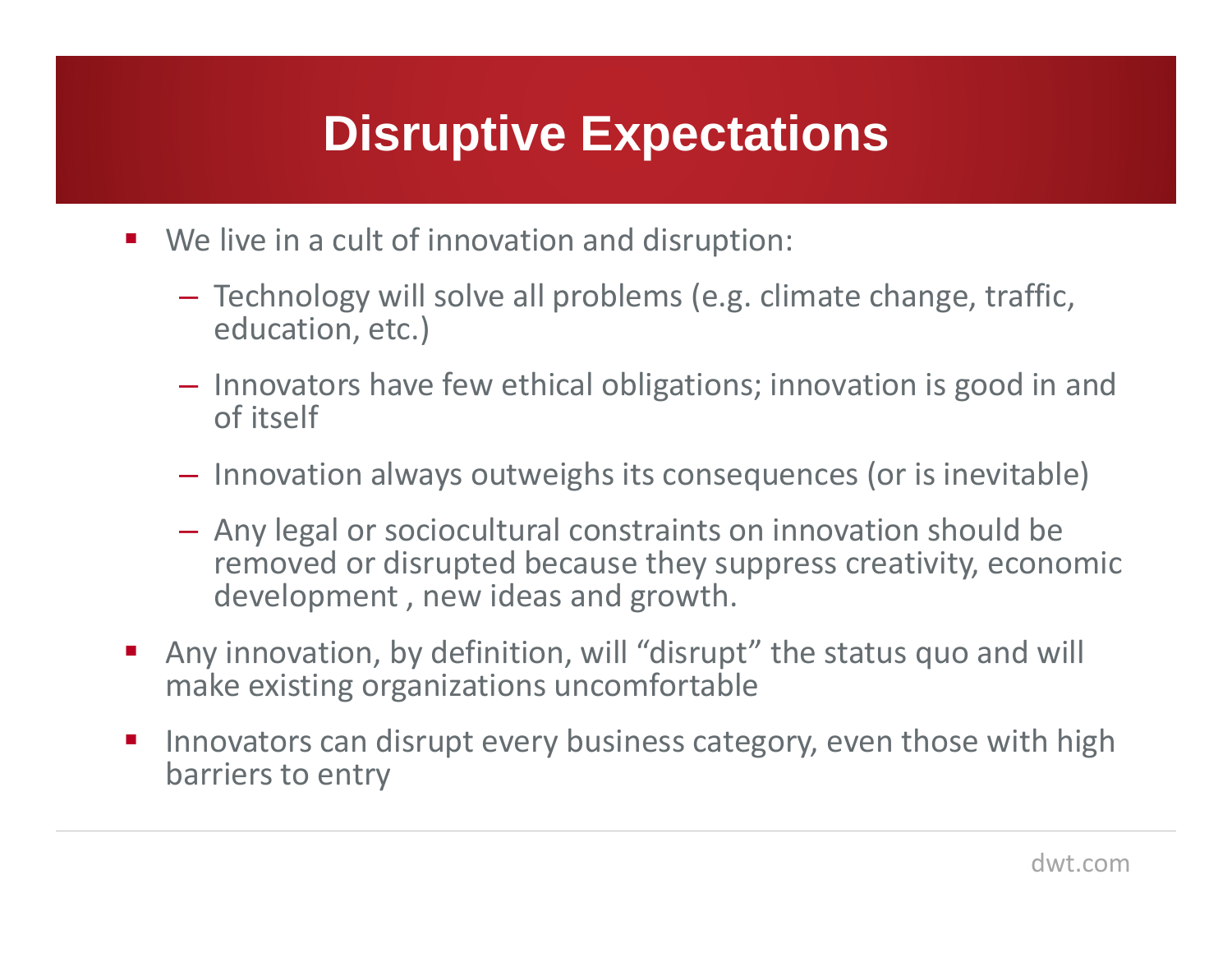

### **Disruption isn't an end in and of itself**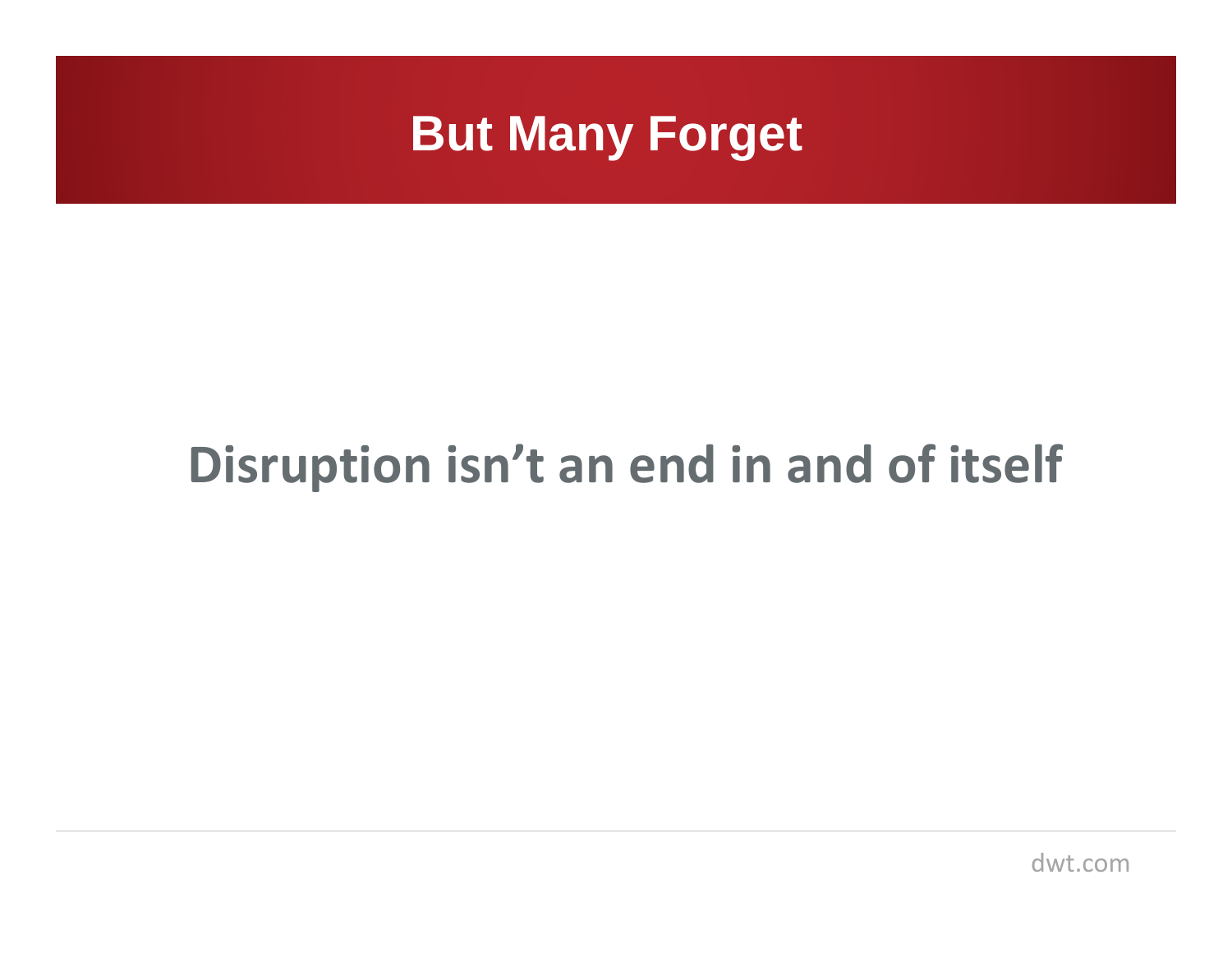#### **So, How Do I Deal With It?**

- Remember, you can be "hip" and on mission
- Find the right speed for your organization. It will be faster than legal is comfortable with and not as fast as the early adopters are comfortable with
- Get comfortable with "MVP" and "Agile" and "Iterative"
- $\mathcal{L}_{\mathcal{A}}$  Watch mission creep with any innovation. Did the wearable tracker suddenly become a medical device?
- $\mathcal{L}_{\mathcal{A}}$ Recognize your own innovations and their potential
- $\mathcal{L}_{\mathcal{A}}$  Educate your constituents (employees, service providers, users, donors, etc.); make sure your narrative is consistent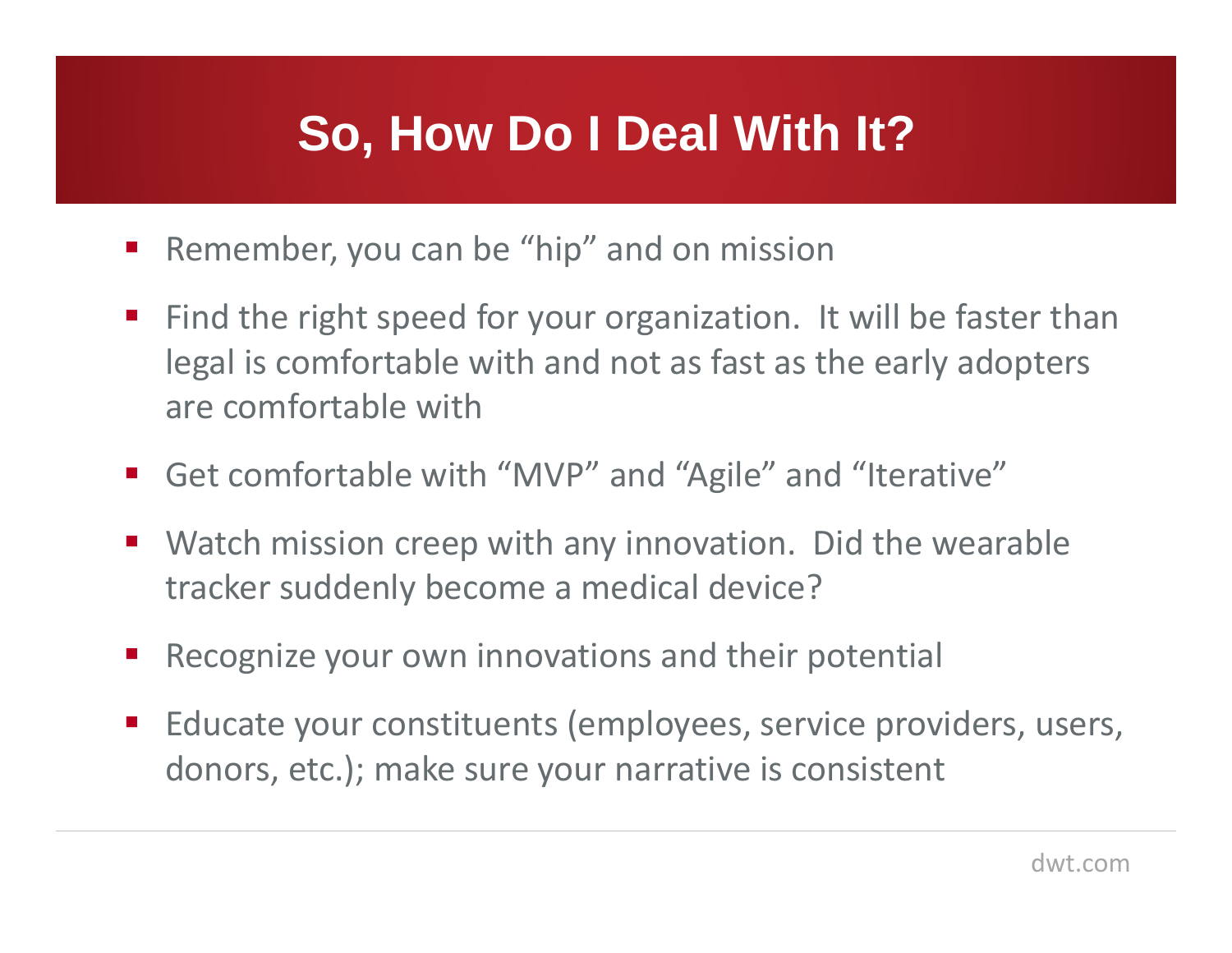#### **Short Form Advice**

- Don't get cute
- $\mathcal{L}_{\mathcal{A}}$ Remember the parable of the bear; don't be the outlier
- $\mathcal{L}_{\mathcal{A}}$ Slow down
- Get it right, then scale
- $\mathcal{L}_{\mathcal{A}}$ Don't be afraid of the law/legal
- $\mathcal{L}_{\mathcal{A}}$ Good customer service solves most legal issues
- Transparency works (an informed person is a happy person)
- $\mathcal{L}_{\mathcal{A}}$ Make a good faith effort
- **Asking nicely works**